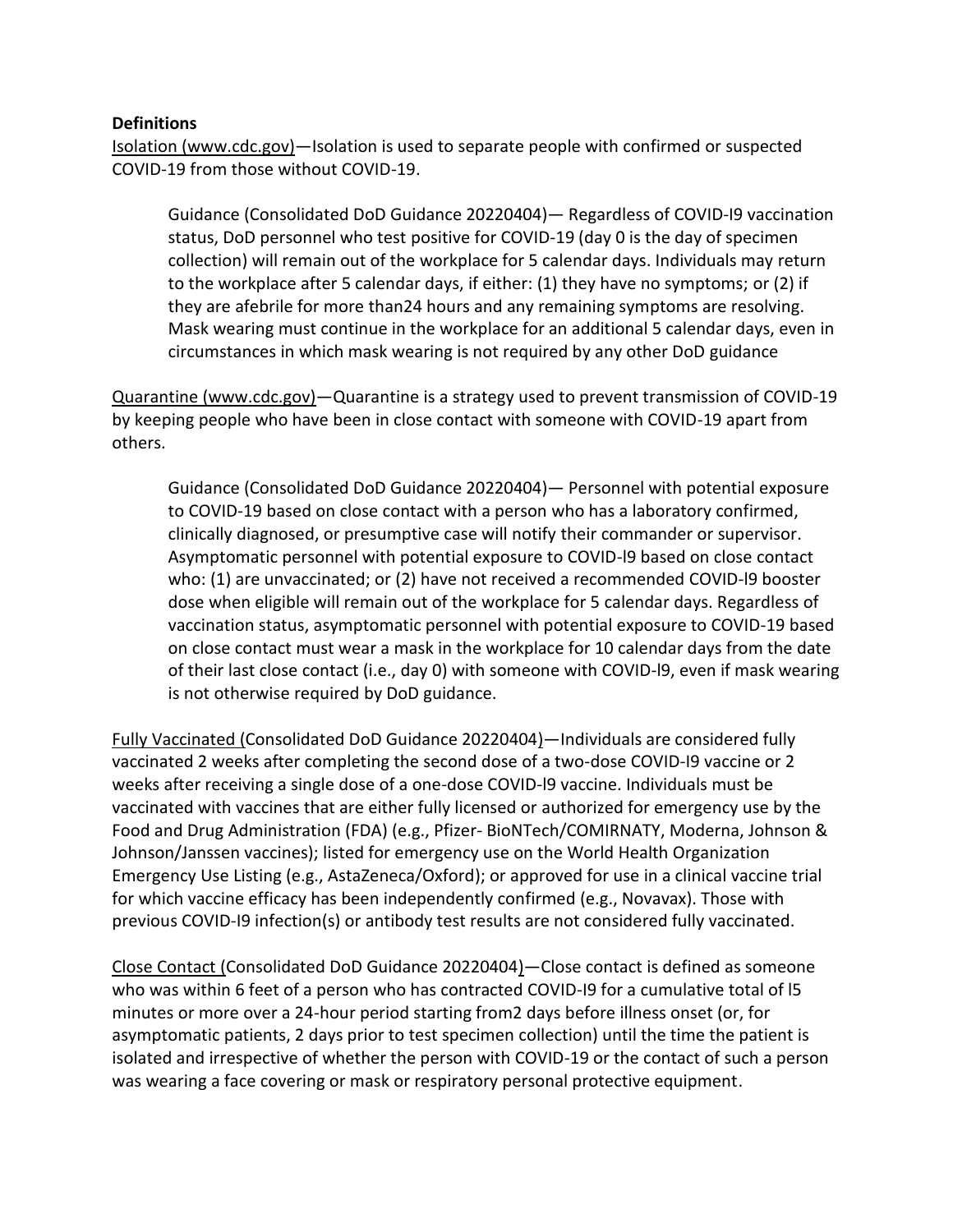#### **Guidance** Official Travel (Consolidated DoD Guidance 20220404)

- Heads of DoD and OSD Components may implement more restrictive guidance and additional FHP measures based on mission requirements and local risk assessments, in consultation with their medical staffs and public health authorities.
- *ROM exception:* Pre- and post-travel ROM is not required for individuals who have fully recovered from a laboratory-confirmed diagnosis of COVID-19 within the previous 90 days prior to travel, or for individuals who are fully vaccinated. Those fully recovered and fully vaccinated will self-monitor for COVID-19 symptoms after travel. However, Service members will isolate and get tested for COVID-19 if they develop signs or symptoms consistent with COVID-19.

ROM after arrival at the travel destination may or may not be required by the HN if travelers have undergone COVID-19 screening testing prior to travel. If the relevant GCC requires a ROM upon arrival in the country as a means of respecting HN law, then a pre-deployment ROM is not required. Travelers should consult the Electronic Foreign Clearance Guide (https://www.fcg.pentagon.mil/fcg.cfm) and check with the MILDEPs and GCCs for current information.

 *Testing:* Individuals fully recovered from a laboratory-confirmed diagnosis of COVID-I9 infection within the previous 3 months are not required to undergo viral testing and may instead travel with documentation of recovery from COVID-l9.

Individuals who are fully vaccinated are exempt from viral testing prior to travel from the United States to a foreign country, unless such testing is necessary as a means of respecting explicit HN requirements for such testing.

Fully vaccinated personnel are required to undergo viral testing prior to travel from a foreign country to the United States and post-international travel testing as indicated above.

- Marines and Sailors participating in OCONUS exercises shall be complete with vaccination requirements before travel (FRAGO 11 para 3.D.1.D.2)
- A Marine who has not been fully vaccinated is not considered worldwide deployable and shall be assigned or reassigned, locally, to billets which account for health risks to the unvaccinated Marine and those working in proximity to the Marine (MARADMIN 612/21)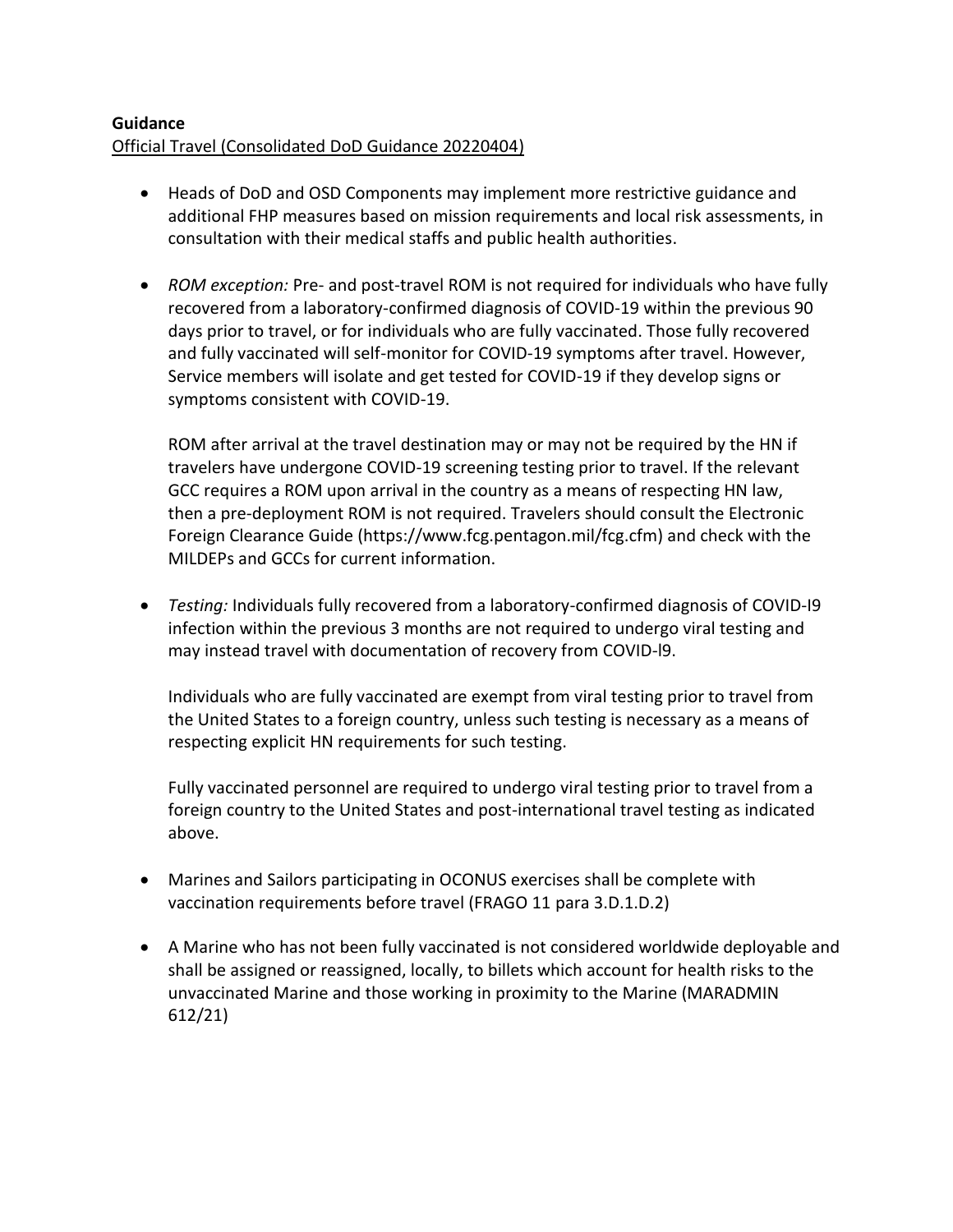## Vaccination Requirements for Civilian Employees (Consolidated DoD Guidance 20220404)

## PFT/CFT (MARADMIN 354/21)

Masks and vaccination status impacts on indoor/outdoor conduct

## Billeting (FRAGO 9)

- 4.B.1. (U) COMMERCIAL BILLETING OF DRILLING RESERVISTS. SINGLE OCCUPANCY BILLETING, AS REQUIRED IN PARA 4.B.11. OF REF (B), IS NO LONGER REQUIRED. PROVISIONS OF REF (E) SHALL BE FOLLOWED WITH THE FOLLOWING AUTHORIZATION. O-5 COMMANDERS MAY REQUEST SINGLE OCCUPANCY ROOMS BASED ON THEIR OWN COVID-19 RISK ASSESSMENT AND MITIGATION STRATEGY. IN THE ABSENCE OF A COMMANDER'S SPECIFIC REQUEST FOR SINGLE OCCUPANCY BILLETING, TO BE APPROVED BY THEIR MSC G-3, DOUBLE OCCUPANCY BILLETING WILL BE THE DEFAULT
- DMO WILL AUTOMATICALLY BOOK BUSES/TRANSPORTATION TO FULL CAPACITY. O-5 COMMANDERS MAY REQUEST ADDITIONAL BUSES TO INCREASE SOCIAL DISTANCING BASED ON THE LOCAL COVID-19 ENVIRONMENT AND THEIR SPECIFIC NEEDS. SUCH REQUESTS WILL BE ROUTED TO/APPROVED BY THE MSC G-3 VIA T3 FOR DMO TO BOOK.

## Reporting Requirements (FRAGO 13)

• Reporting Procedures. 4.A. Fully vaccinated personnel break-through COVID-19 cases. 4.A.1. Per Headquarters Marine Corps COVID-19 Cell (MC3), neither fully vaccinated personnel breakthrough cases nor fully vaccinated close contacts who test positive for COVID-19 no longer require an OPREP-3 report through the chain of command to Headquarters Marine Corps (HQMC). 4.A.2. COMMARFORRES no longer requires a CCIR for the above. 4.A.3. Commands are to maintain awareness of their assigned personnel and their

recovery.

# Return to Work (Consolidated DoD Guidance 20220404 and Att from HQMC COVID Cell RTW Guidance)

## Line of Duty and ADOS (MARADMIN 365/20, FRAGO 9 and FRAGO 10)

- Close contact LOD determinations, and subsequent ROM, is only required for unvaccinated/not-fully immunized personnel and/or those beyond 90 days of having recovered from COVID-19 (90 days begins at time of COVID-19 positive test or onset of symptoms).
- In order to be eligible for ADOS orders after testing positive, a LOD determination is required.